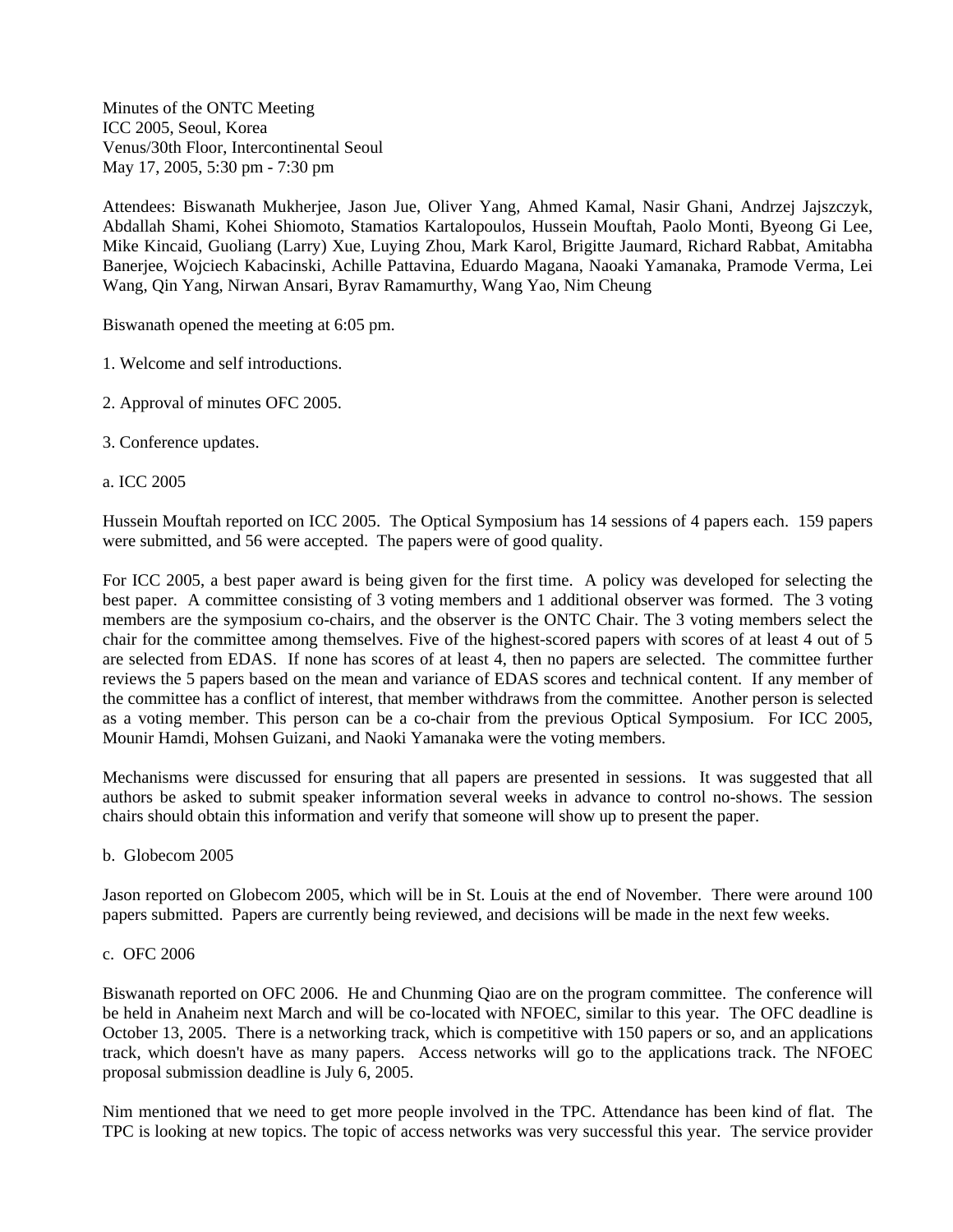summit was also very successful. Two new areas were proposed this year - quantum communications and biophotonics. There were on average, 400 to 500 people in a session. OFC also needs to generate excitement on the exhibit floor. There are not as many system vendors, but primarily components. OFC needs more live demos. There was one demo by the Office of Naval Research on quantum communication systems (an m-ary PSK system approaching the quantum limit). Demos are by invitation only.

There was some discussion on how to get ONTC more involved in OFC/NFOEC. Suggestions included putting together proposals for session, panels, or tutorials.

## d. ICC 2006

ICC 2005 will be in Istanbul, Turkey in June. The Co-Chairs of the Optical Symposium are Piet Demeester, Byrav Ramamurthy, and Stefano Bregni. The Vice-Chair is Nasir Ghani. Nasir reported that the CFP was done. Workshops and panels needed to be finalized soon. Achille cautioned about having too many workshops without guarantee of success, and suggested starting with one workshop on a good topic.

There was some discussion on the involvement of other TCs, such as TAOS and CSR. It was mentioned that TCs that are attached to the Symposium should have some responsibility. Biswanath mentioned that, for ICC 05 and ICC 06, TAOS and CSR were also involved in the Symposium. For Globecom 2006, each TC was requested to propose their own symposium.

## e. Globecom 2006

Globecom 2006 will be held in San Francisco in November/December 2006. Nasir Ghani and Maurice Gagnaire are Co-Chairs, and Suresh Subramanium is Vice-Chair of the Optical Symposium. Nasir mentioned that the CFP is done. There will be 15 symposia as well as posters. Poster sessions will start at Globecom 2005. The motivation of posters is that submission volume is increasing and there is not enough room to present accepted papers in the current format. Posters are just viewed as a different format, and do not imply lower quality.

f. OFC 2007

There were no updates for OFC 2007.

# g. ICC 2007

ICC 2007 will be held in Glasgow. Suresh Subramanium will chair the Optical Symposium.

4. Best Paper Award for ICC 2005.

Biswanath announced the winner of the Best Paper Award for ICC 2005. The committee consisted of Mounir Hamdi (Chair), Mohsen Guizani, Naoki Yamanka, and Biswanath (non-voting). The Best Paper Award went to:

"Blocking Probability Modeling of Distensible Optical Banyan Networks", by Chen Yu, Jiang Xiaohong, Pin-Han Ho, Susumu Horiguchi, and Hussein Mouftah.

Congratulations to all the authors!

5. Other Conferences and Workshops

a. ECOC 2005 - A report was sent by Ioannis. The network track has 200 submitted papers.

b. BroadNets - There are three tracks: optical, wireless, and applications. The review deadline is May 15. Decision will be made soon at the beginning of June.